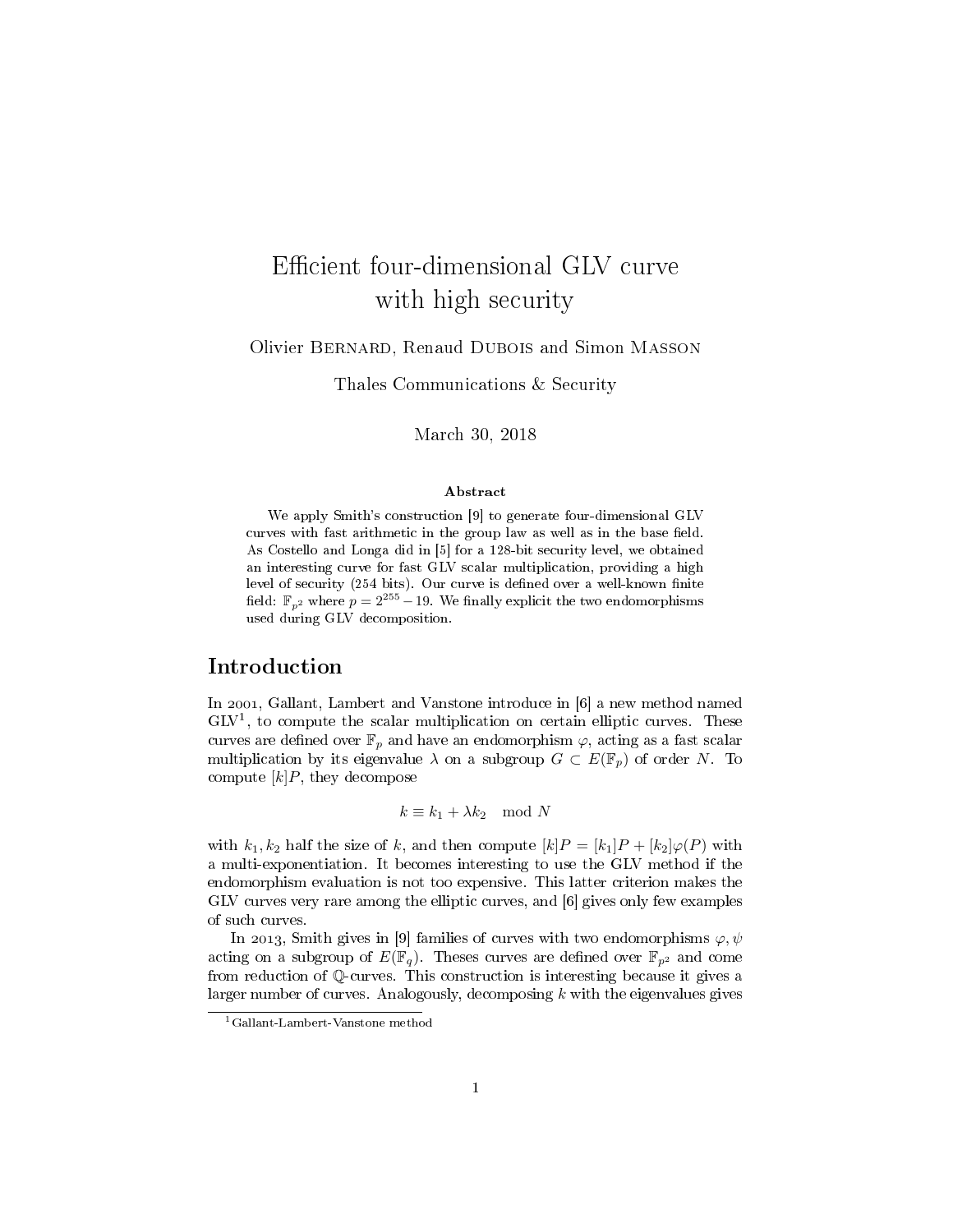$[k]P = [k_1]P + [k_2]\varphi(P) + [k_3]\psi(P) + [k_4]\varphi \circ \psi(P)$  with  $\log(k_1), \ldots, \log(k_4) \simeq$  $\log(k)/4$ .

In 2015, Costello and Longa use in [\[5\]](#page-12-0) the Mersenne prime  $p = 2^{127} - 1$ to generate a Smith curve with 127 bits of security. The arithmetic of this special field, added to the four-dimensional GLV method, gives an efficient scalar multiplication on the subgroup of the curve.

The idea of this preprint is to search for a Q-curve as in [\[5\]](#page-12-0) but at a higher security level  $(256$ -bit security level). We also want a fast finite field arithmetic, hence we choose among primes with special binary decomposition. These conditions permit a fast scalar multiplication using a four-dimensional GLV method. For modularity and to re-use efficient hardware implementation, we searched for secure  $\mathbb{Q}$ -curves over the Curve25519 prime  $p = 2^{255} - 19$ .

## 1 Generating four-dimensional GLV curves

We follow the method described by Smith in [\[9\]](#page-13-0) to generate elliptic curves endowed with two endomorphisms. The curves arise from Q-curves taken from the Hasegawa article [\[7\]](#page-12-2).

## 1.1 Q-curves

Hasegawa presents in [\[7\]](#page-12-2) families of  $\mathbb{Q}$ -curves  $E_{d,\Delta,s}$  of prime degree d, defined over a quadratic extension of Q, say  $K = \mathbb{Q}(\sqrt{\Delta})$ . We note  $\sigma$  the conjugation of the quadratic field  $K$ . These curves are parametrized by a square-free integer  $\Delta$  and a rational s:

$$
\tilde{E}_{d,\Delta,s}: y^2 = x^3 + A_{d,\Delta}(s)x + B_{d,\Delta}(s)
$$

The explicit values of  $A_{d,\Delta}(s)$  and  $B_{d,\Delta}(s)$  can be found in [\[9\]](#page-13-0). A Q-curve of degree d has an isogeny  $\tilde{\varphi}: \tilde{E} \longrightarrow {}^{\sigma}\tilde{E}$  of degree d, defined over  $\mathbb{Q}(\sqrt{\Delta}, \sqrt{-d})$ . Setting  $\tilde{\psi} := \tilde{\varphi} \circ \tilde{\varphi}$ , we obtain an endomorphism of  $E$ , of degree  $d^2$ , which is  $[\pm d]$ .

## 1.2 Reducing a  $\mathbb Q$ -curve modulo p

In order to obtain a curve defined over a finite field, we reduce our  $\mathbb Q$ -curve mod a prime p. It makes sense if we define  $\tilde{E}$  on the integer ring  $\mathcal{O}_K$ , and then consider  $\mathcal{O}_K/p\mathcal{O}_K$ . We want to keep the Q-curve structure so p needs to satisfy some conditions:

- *p* is inert in  $\mathcal{O}_K$ , i.e  $\left(\frac{\Delta}{p}\right) = -1$ . If  $p\mathcal{O}_K$  is prime,  $\mathcal{O}_K/p\mathcal{O}_K \simeq \mathbb{F}_p[X]/(X^2 - \Delta) \simeq \mathbb{F}_p[\sqrt{\Delta \mod p}] \simeq \mathbb{F}_{p^2}$ .
- $\Delta_E := 12^3 (4A_{d,\Delta}(s)^3 + 27B_{d,\Delta}(s)^2) \not\equiv 0 \mod p.$ To get an elliptic curve over the finite field, we choose  $p$  such that the curve is not singular. p is said to be of good reduction for  $E$ .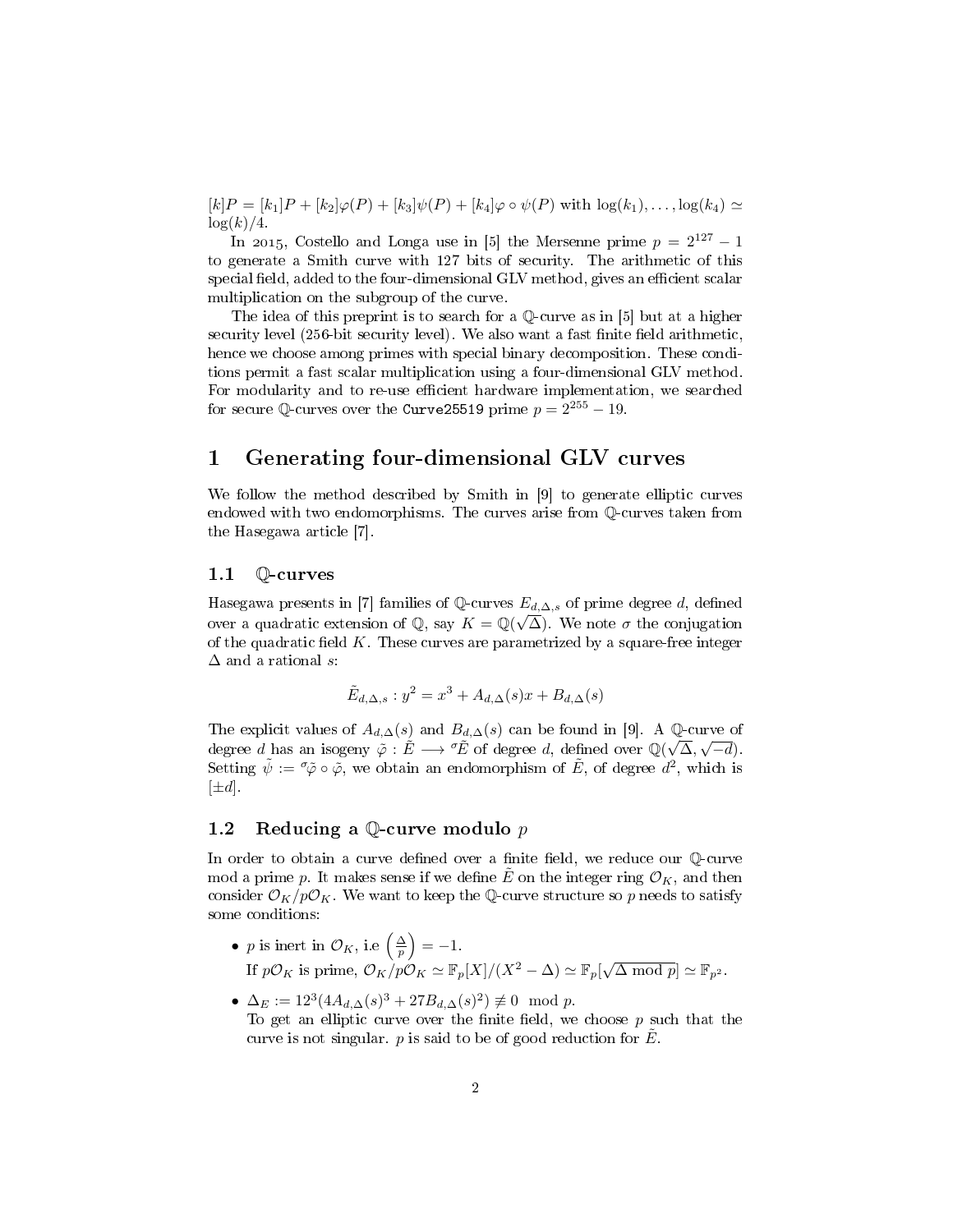•  $gcd(p, d) = 1$ .

We want to keep the d-isogeny in the reduction curve.

Under these conditions, the p-Frobenius  $(p): \mathbb{F}_{p^2} \longrightarrow \mathbb{F}_{p^2}$  is the reduction of  $\sigma: K \longrightarrow K$ . We also need to choose (p) to be the reduction of

$$
\tilde{\sigma} : \mathbb{Q}(\sqrt{\Delta}, \sqrt{-d}) \longrightarrow \mathbb{Q}(\sqrt{\Delta}, \sqrt{-d})
$$

that means that  $\tilde{\sigma}$ (  $\sqrt{-d}$ ) =  $\left(\frac{-d}{p}\right)\sqrt{-d}$ . We obtain the following reduced curves and isogenies:



Note that if  $\tilde{E}: y^2 = x^3 + \tilde{A}x + \tilde{B}$ , the reduction mod p of  ${}^{\sigma}\tilde{E}$  is  ${}^{(p)}E: y^2 =$  $x^3 + A^p x + B^p$ . We note  $\pi_p : (x, y) \mapsto (x^p, y^p)$  the p-Frobenius. It defines a p-isogeny from  $(P)E$  to E. We also note  $\pi_E = \pi_p^2$ . Composing  $\pi_p$  with  $\varphi$ , we get  $\psi := \pi_p \circ \varphi \in \text{End}(E)$ , of degree pd. The GLV method is efficient only if  $\psi$ is easy to evaluate. Computing  $\psi$  is as difficult as computing  $\varphi$  because  $\pi_p$  is just<sup>[2](#page-2-0)</sup> the conjugacy in  $\mathbb{F}_{p^2}$ .  $\varphi$  is defined with Vélu's formulas, by polynomials of degree about  $d$  and so Smith considers Hasegawa Q-curves of small degree  $d$ :

$$
\tilde{E}_{2,\Delta,s}: y^2 = x^3 + A_{2,\Delta}(s) + B_{2,\Delta}(s) \qquad \tilde{E}_{3,\Delta,s}: y^2 = x^3 + A_{3,\Delta}(s) + B_{3,\Delta}(s)
$$
\n
$$
\tilde{E}_{5,-1,s}: y^2 = x^3 + A_{5,-1}(s) + B_{5,-1}(s) \qquad \tilde{E}_{7,\Delta,s}: y^2 = x^3 + A_{7,\Delta}(s) + B_{7,\Delta}(s)
$$
\nThe values of the coefficients are computed in SageMath [10] in <http://bit.1y/2BTCY8v>.

The following results give the eigenvalue for  $\psi$  (where  $t_E$  is the trace of the curve  $E$ ):

**Theorem 1** (Smith, [\[9\]](#page-13-0)).  $\psi$  satisfies  $\psi^2 = [\epsilon_p d] \pi_E$ . There exists  $r \in \mathbb{Z}$  such that  $dr^2 = 2p + \epsilon_p t_E$ , for which  $[r]\psi = [p] + \epsilon_p \pi_E$ . The  $\psi$  characteristic polynomial is  $P_{\psi}(T) = T^2 - r dT + dp$ .

**Corollary 2** (Smith, [\[9\]](#page-13-0)). Let E be an ordinary elliptic curve. If  $G \subset E(\mathbb{F}_{p^2})$ is a cyclic subgroup of order N such that  $\psi(G) \subset G$ , then the eigenvalue of  $\psi$ on G is

$$
\lambda_{\psi} \equiv \frac{p + \epsilon_p}{r} \mod N
$$

This latter result gives a GLV decomposition in dimension 2 for some families of curves. In order to get a four-dimensional GLV method, we look for CM curves among them.

<span id="page-2-0"></span> $\frac{1}{2}$ only one multiplication by -1 because  $(a + b\sqrt{\Delta})^p = a - b\sqrt{\Delta}$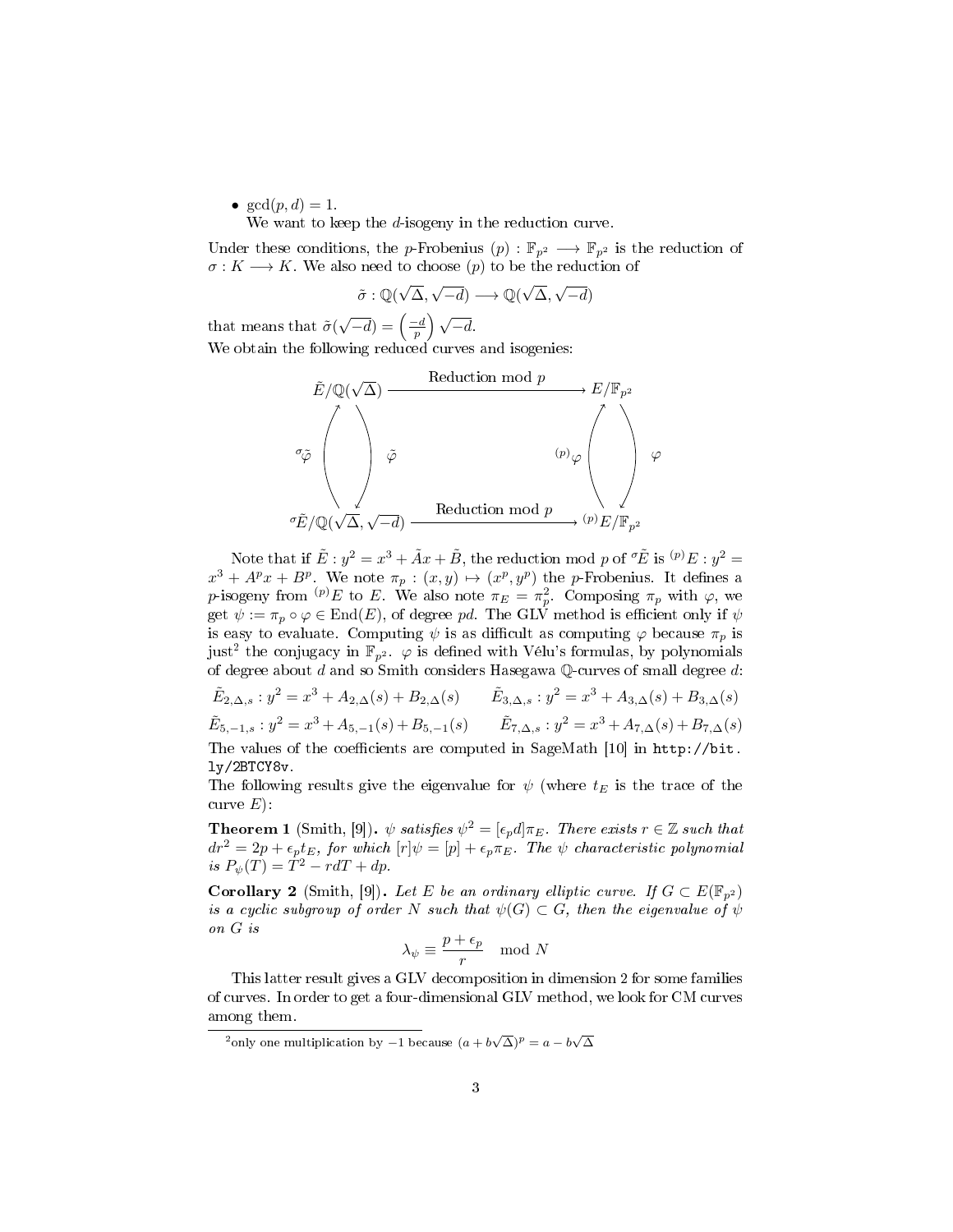## 1.3 Q-curves with complex multiplication

#### 1.3.1 Complex multiplication method

We are looking for ordinary CM curves. Their endomorphism ring is an order  $\mathcal{O}_D$  (of discriminant  $D = -D_0 f^2$ ) in an imaginary quadratic field. We follow [\[9,](#page-13-0) 9]. The method is based on the Hilbert polynomial:

$$
H_D(X) := \prod_{E/End(E) = \mathcal{O}_D} (X - j(E))
$$

 $H_D \in \mathbb{Z}[X]$  is monic and irreducible over  $\mathbb{Z}$ .

We note that  $\mathcal{O}_D =: \text{End}(E_{d,\Delta,s}) = \text{End}(\mathcal{C}_{d,\Delta,s})$  to deduce that  $j(E_{d,\Delta,s})$  and  $j({^\sigma}\!E_{d,\Delta,s})$  are two conjugated roots of  $H_D.$  Since  $H_D$  is irreducible over  $\mathbb Z,$  there is no other j-invariant possible, and  $H_D$  has degree 1 or 2. Furthermore, there is a finite number of possible D where  $\deg(H_D) \in \{1,2\}$ :



Discriminant  $D = -D_0 \cdot f^2$  for  $\deg(H_D) = 1$ 



Discriminant  $D = -D_0 \cdot f^2$  for  $\deg(H_D) = 2$ 

From the list of possible D, we compute  $H_D$  and factorize it to find the possible j-invariants:

|                  |                                                     | $-D_0 \cdot f^2$ | $i$ -invariant                               |
|------------------|-----------------------------------------------------|------------------|----------------------------------------------|
| $-D_0 \cdot f^2$ | $i$ -invariant                                      | $-3 \cdot 4^2$   | $40500(35010 \pm 20213\sqrt{3})$             |
| $-3 \cdot 1^2$   | $\Omega$                                            | $-3 \cdot 5^2$   | $884736(-369830 \pm 165393\sqrt{5})$         |
| $-3\cdot 2^2$    | $2^4 \cdot 3^3 \cdot 5^3$                           | $-3 \cdot 7^2$   | $331776000(-52518123 \pm 11460394\sqrt{21})$ |
| $-3 \cdot 3^2$   | $-2^{15} \cdot 3 \cdot 5^3$                         | $-4 \cdot 3^2$   | $192(399849 \pm 230888\sqrt{3})$             |
| $-4 \cdot 1^2$   | $2^6 \cdot 3^3$                                     | $-4 \cdot 4^2$   | $54(761354780 \pm 538359129\sqrt{2})$        |
| $-4 \cdot 2^2$   | $2^3 \cdot 3^3 \cdot 11^3$                          | $-4 \cdot 5^2$   | $1728(12740595841 \pm 5697769392\sqrt{5})$   |
| $-7 \cdot 1^2$   | $\left[-3^{3}\right]$ $5^{3}$                       | $-7 \cdot 4^2$   | $3375(40728492440 \pm 15393923181\sqrt{7})$  |
| $-7 \cdot 2^2$   | $3^3 \cdot 5^3 \cdot 17^3$                          | $-8 \cdot 2^2$   | $1000(26125 \pm 18473\sqrt{2})$              |
| $-8 \cdot 1^2$   | $2^6 \cdot 5^3$                                     | $-8\cdot 3^2$    | $8000(23604673 \pm 9636536\sqrt{6})$         |
| $-11 \cdot 1^2$  | $-2^{15}$                                           | $-11 \cdot 3^2$  | $180224(-104359189 \pm 18166603\sqrt{33})$   |
| $-19 \cdot 1^2$  | $-2^{15} \cdot 3^3$                                 | $-15 \cdot 1^2$  | $135/2(-1415 \pm 637\sqrt{5})$               |
| $-43 \cdot 1^2$  | $-2^{18} \cdot 3^3 \cdot 5^3$                       | $-15 \cdot 2^2$  | $135/2(274207975 \pm 122629507\sqrt{5})$     |
| $-67 \cdot 1^2$  | $-2^{15} \cdot 3^3 \cdot 5^3 \cdot 11^3$            | $-20 \cdot 1^2$  | $320(1975 \pm 884\sqrt{5})$                  |
| $-163 \cdot 1^2$ | $-2^{18} \cdot 3^3 \cdot 5^3 \cdot 23^3 \cdot 29^3$ | $-24 \cdot 1^2$  | $1728(1399 \pm 988\sqrt{2})$                 |
|                  |                                                     | $-35 \cdot 1^2$  | $163840(-360 \pm 161\sqrt{5})$               |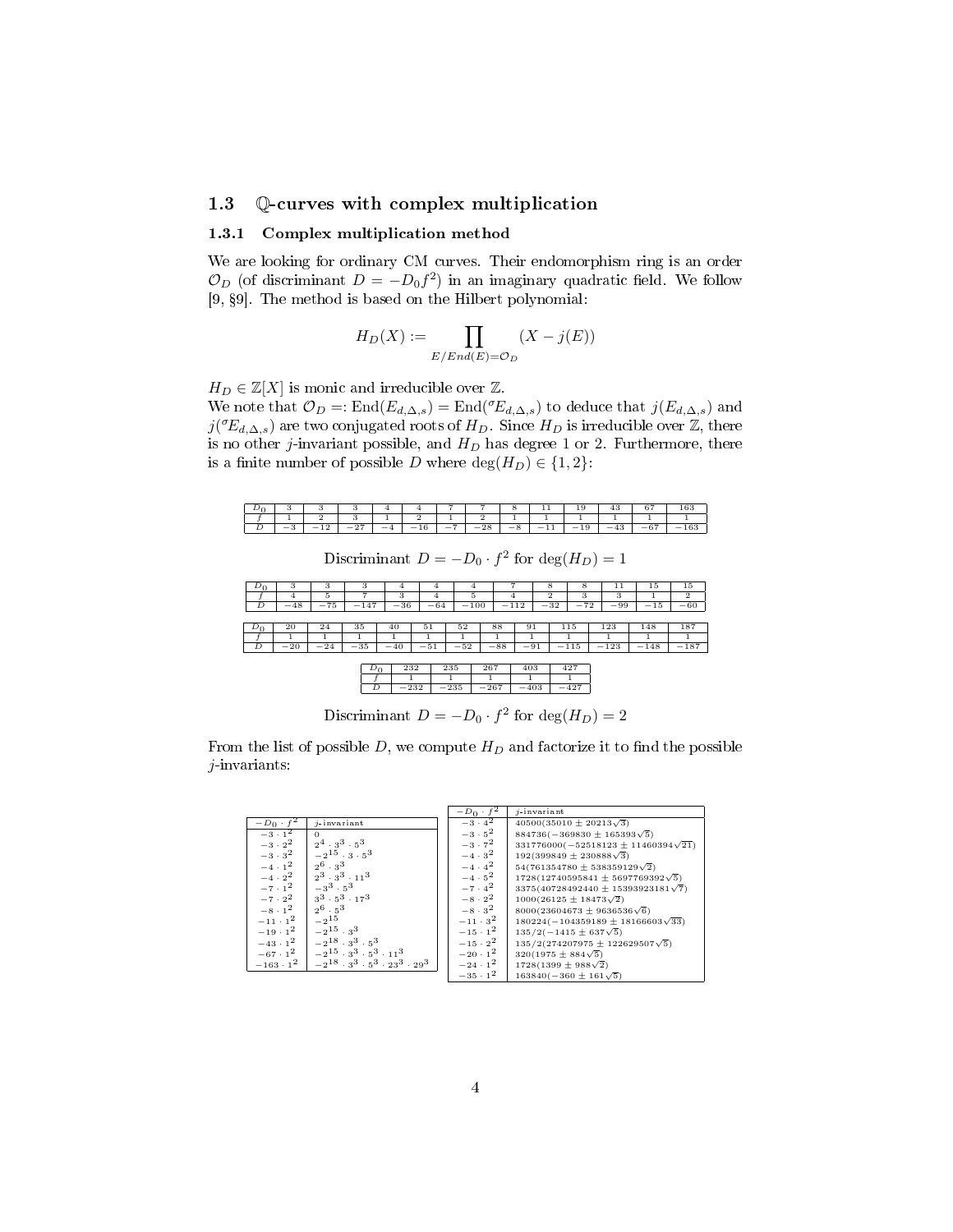| $-D_0 \cdot f$   | $i$ -invariant                                                      |
|------------------|---------------------------------------------------------------------|
| $-40 \cdot 1^2$  | $8640(24635 \pm 11016\sqrt{5})$                                     |
| $-51 \cdot 1^2$  | $442368(-6263 \pm 1519\sqrt{17})$                                   |
| $-52 \cdot 1^2$  | $216000(15965 \pm 4428\sqrt{13})$                                   |
| $-88 \cdot 1^2$  | $216000(14571395 \pm 10303524\sqrt{2})$                             |
| $-91 \cdot 1^2$  | $884736(-5854330 \pm 1623699\sqrt{13})$                             |
| $-115 \cdot 1^2$ | $4423680(-48360710 \pm 21627567\sqrt{5})$                           |
| $-123 \cdot 1^2$ | $110592000(-6122264 \pm 956137\sqrt{41})$                           |
| $-148 \cdot 1^2$ | $216000(91805981021 \pm 15092810460\sqrt{37})$                      |
| $-187 \cdot 1^2$ | $940032000(-2417649815 \pm 586366209\sqrt{17})$                     |
| $-232 \cdot 1^2$ | $216000(1399837865393267 \pm 259943365786104\sqrt{29})$             |
| $-235 \cdot 1^2$ | $5887918080(-69903946375 \pm 31261995198\sqrt{5})$                  |
| $-267 \cdot 1^2$ | $55296000(-177979346192125 \pm 18865772964857\sqrt{89})$            |
| $-403 \cdot 1^2$ | $110592000(-11089461214325319155 \pm 3075663155809161078\sqrt{13})$ |
| $-427 \cdot 1^2$ | $147197952000(-53028779614147702 \pm 6789639488444631\sqrt{61})$    |

Each discriminant  $D$  gives one (or two) *j*-invariant of curves with endomorphisms ring  $\mathcal{O}_D$ . These tables are computed using the construct\_CM\_j\_roots function from [http://bit.ly/2BTCY8v.](http://bit.ly/2BTCY8v)

#### 1.3.2 CM Hasegawa Q-curves

Degree 2

Our Q-curves are parametrized by d, s and  $\Delta$ . Their j-invariant are given by

$$
j(\tilde{E}_{d,\Delta,s}) = \frac{12^3 \cdot 4A_{d,\Delta}(s)^3}{4A_{d,\Delta}(s)^3 + 27B_{d,\Delta}(s)^2}
$$

We solve  $j(E_{d,\Delta,s}) = j$  for j in the latter table, with the conditions  $s \in \mathbb{Q}$ ,  $\Delta$  square-free, and  $d \in \{2, 3, 5, 7\}$ . This algorithm is computed in SageMath [\[10\]](#page-13-1) at [http://bit.ly/2BTCY8v.](http://bit.ly/2BTCY8v) It gives sometimes a solution for which a CM Hasegawa Q-curve  $E_{d,\Delta,s}$  arises:

Degree 3

|                                                                                                                                                                                                                                                                                                                                      | D                       | $s_{\lambda}$                               | D                |                                            | Degree 7                |
|--------------------------------------------------------------------------------------------------------------------------------------------------------------------------------------------------------------------------------------------------------------------------------------------------------------------------------------|-------------------------|---------------------------------------------|------------------|--------------------------------------------|-------------------------|
| $rac{5}{9}$ v                                                                                                                                                                                                                                                                                                                        | $-7\cdot\overline{1^2}$ | 0                                           | $-3\cdot 2^2$    |                                            |                         |
| 0                                                                                                                                                                                                                                                                                                                                    | $-8 \cdot 1^2$          | $\frac{5}{2}$<br>$\sqrt{-2}$                | $-8\cdot1^2$     |                                            | D                       |
| $rac{7}{12}$<br>$rac{12}{161}$<br>$\sqrt{3}$                                                                                                                                                                                                                                                                                         | $-4 \cdot 3^2$          |                                             | $-11 \cdot 1^2$  | -3<br>3,                                   | $-3\cdot\overline{1^2}$ |
| $\sqrt{5}$                                                                                                                                                                                                                                                                                                                           | $-4\cdot 5^2$           | $\sqrt{3}$                                  | $-3\cdot 4^2$    | $\frac{5}{3}$<br>$-3$                      | $-3 \cdot 2^2$          |
| $\sqrt{6}$                                                                                                                                                                                                                                                                                                                           | $-8\cdot 3^2$           | $rac{5}{9}$<br>$rac{9}{20}$<br>$\sqrt{5}$   | $-3\cdot 5^2$    | $-3$<br>$\frac{1}{5}$                      | $-3\cdot 3^2$           |
| $\sqrt{5}$                                                                                                                                                                                                                                                                                                                           | $-20 \cdot 1^2$         | $rac{55}{252}\sqrt{21}$                     | $-3 \cdot 7^2$   |                                            | $-7 \cdot 2^2$          |
| $\frac{360}{49}$ $\frac{20}{49}$ $\frac{1}{2}$ $\frac{2}{3}$ $\frac{3}{2}$ $\frac{3}{2}$ $\frac{3}{2}$ $\frac{3}{2}$ $\frac{3}{2}$ $\frac{3}{2}$ $\frac{3}{2}$ $\frac{3}{2}$ $\frac{3}{2}$ $\frac{3}{2}$ $\frac{3}{2}$ $\frac{3}{2}$ $\frac{3}{2}$ $\frac{3}{2}$ $\frac{3}{2}$ $\frac{3}{2}$ $\frac{3}{2}$ $\frac{3}{$<br>$\sqrt{2}$ | $-24 \cdot 1^2$         | $1\sqrt{5}$                                 | $-15 \cdot 1^2$  | $\overline{-19}$<br>$\frac{1}{3}$          | $-19 \cdot 1^2$         |
| $\sqrt{5}$                                                                                                                                                                                                                                                                                                                           | $-40 \cdot 1^2$         | $\sqrt{5}$                                  | $-15 \cdot 2^2$  | $\frac{1}{3}$                              | $-7 \cdot 4^2$          |
| $^\prime 13$                                                                                                                                                                                                                                                                                                                         | $-52 \cdot 1^2$         | $\frac{11}{25}$<br>$\sqrt{2}$               | $-24 \cdot 1^2$  | $1\sqrt{5}$                                | $-35\cdot1^2$           |
| $\sqrt{2}$                                                                                                                                                                                                                                                                                                                           | $-88\cdot1^2$           | /17                                         | $-51 \cdot 1^2$  | $\sqrt{13}$                                | $-91 \cdot 1^2$         |
| $\overline{\frac{99}{45}}$                                                                                                                                                                                                                                                                                                           |                         | $rac{1}{4}$<br>$rac{4}{32}$<br>$rac{5}{33}$ |                  | $rac{1}{3}$<br>$rac{3}{39}$<br>$\sqrt{61}$ | $-427 \cdot 1^2$        |
| ′37                                                                                                                                                                                                                                                                                                                                  | $-148 \cdot 1^2$        | ′41                                         | $-123 \cdot 1^2$ |                                            |                         |
| ′29<br>9801                                                                                                                                                                                                                                                                                                                          | $-232 \cdot 1^2$        | $\sqrt{89}$<br>500                          | $-267 \cdot 1^2$ |                                            |                         |

In degree 5, [\[9\]](#page-13-0) explains that we need to fix  $\Delta$  to get a family of curves. We choose here  $\Delta = -1$  as [\[9\]](#page-13-0) did. We only get two curves for  $s = 1$  and  $-9/13$ , with j-invariant 66<sup>3</sup>, and with End(E) of discriminant  $-4 \cdot 2^2$ .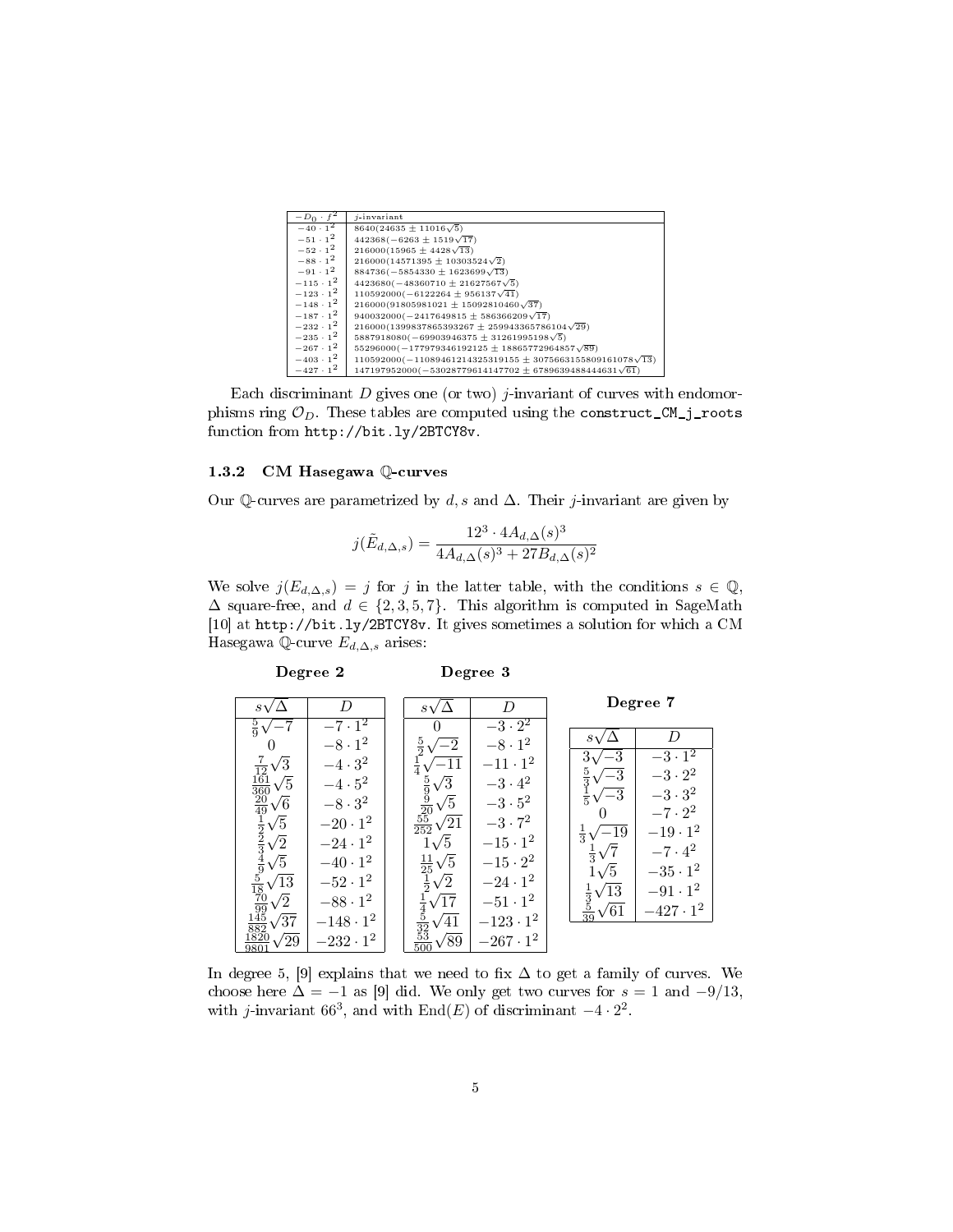## 2 Systematic search of curves

We now look for *good* primes for the reduction. Recall that p must be inert in  $\mathbb{Q}(\sqrt{\Delta})$ , coprime to d and must not divide  $\Delta_E$ .

## 2.1 Secure cardinality

Elliptic curve cryptography requires a subgroup of  $E(\mathbb{F}_{p^2})$  of prime order. That is why we look for curves with  $\#E(\mathbb{F}_{p^2})$  with a large prime factor.

#### Ordinary and supersingular curves

Smith shows in [\[9\]](#page-13-0) that if  $E_{d,\Delta,s}$  is supersingular,  $\#E_{d,\Delta,s}(\mathbb{F}_{p^2}) = (p \pm 1)^2$  and so the prime factors are too small for us. That is why we look for ordinary elliptic curves.

We can distinguish ordinary and supersingular curves with the ideal  $(p^2)$ . It always factorizes in  $(p^2) = (f)(\overline{f})$  in End(E) because of the Frobenius. Over finite fields,  $End(E)$  is an order in an imaginary quadratic field or in a quaternion algebra depending on whether if  $E$  is ordinary or supersingular. It means that given an order  $\mathcal{O}_D$  corresponding to a curve E with End $(E) \supseteq \mathcal{O}_D$ ,

> p is inert in  $\mathcal{O}_D \iff E$  is supersingular p splits in  $\mathcal{O}_D \iff E$  is ordinary

The case  $p$  ramified does not occur in our case: in quadratic fields, a prime ramifies when it divides  $D$ , and we use curves with small discriminant and large primes.

The inert and splitting primes are in the same proportion so a CM curve over a number field reduces for half of the primes into a supersingular elliptic curve.

#### Computing the cardinality

For each prime p, we compute the trace of the curve  $t_E$  in order to get the cardinality  $\#E(\mathbb{F}_{p^2}) = p^2 + 1 - t_E$ . The trace  $t_E$  is also the trace of the  $p^2$ -Frobenius f, seen as an algebraic integer. We compute the Frobenius using the CM property of the curve:

We factorize the ideal  $(p) = (p, \pi)(p, \bar{\pi})$  in  $\mathcal{O}_D$ , and then write

$$
(p^2) = (p, \pi)(p, \bar{\pi})(p, \pi)(p, \bar{\pi})
$$

From  $(p, \pi)$ , we compute the ideal  $(p, \pi)^2$  which is exactly the principal ideal (f). Unfortunately, the generator given by Cornacchia's algorithm [\[4,](#page-12-3) page 36] is not always f: it can be  $\alpha$ f for  $\alpha$  a unity of  $\mathcal{O}_D$ . We need to distinguish three possibilities:

1. If  $\mathcal{O}_D = \mathbb{Z}[j]$ . Then, the generators are  $\pm \mathfrak{f}, \pm j\mathfrak{f}, \pm j^2\mathfrak{f}$ . We get the sextic twisted curves with each generator. It is the case for the  $j = 0$  curves.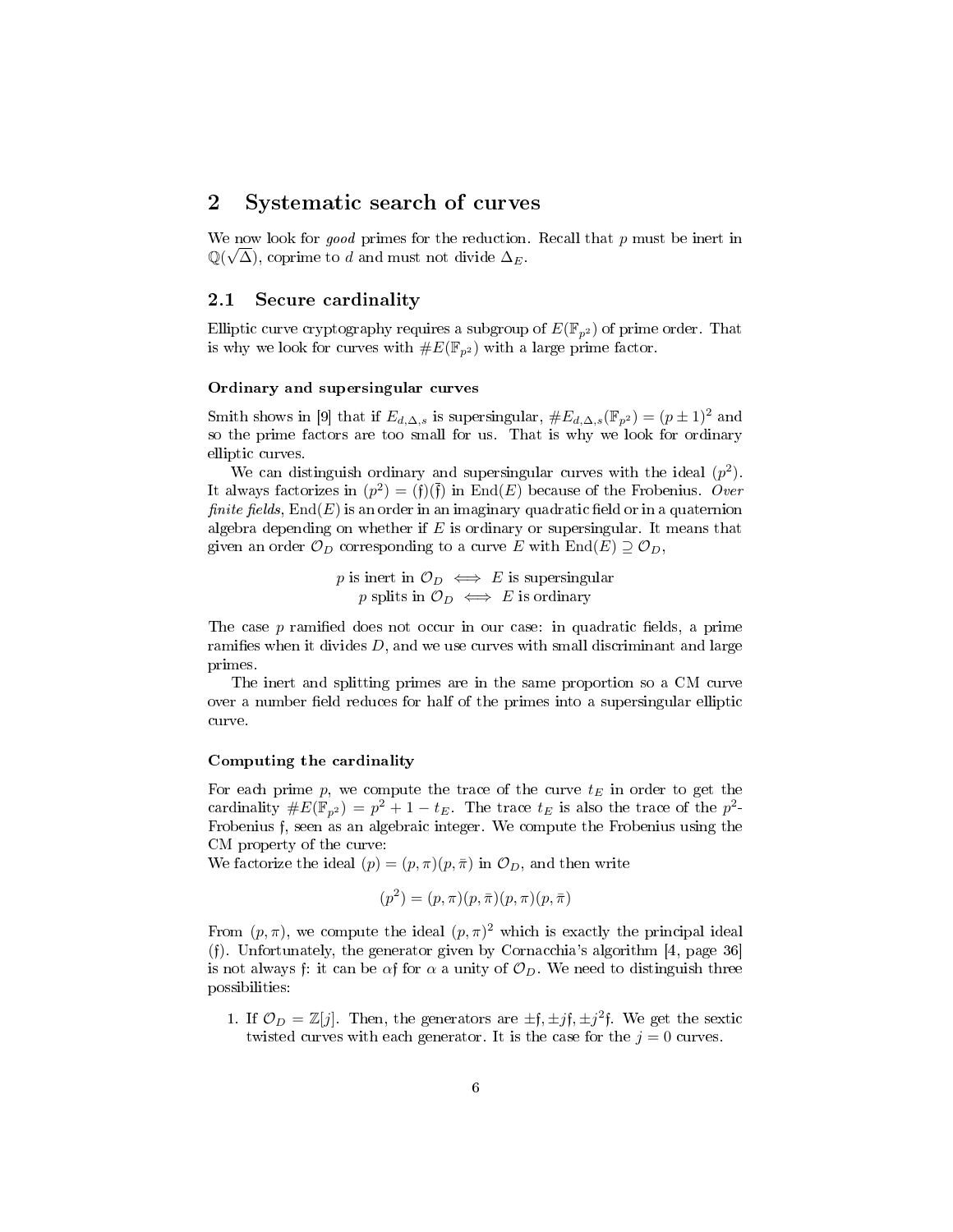- 2. If  $\mathcal{O}_D = \mathbb{Z}[i]$ . Then, the generators are  $\pm \mathfrak{f}, \pm i\mathfrak{f}$ . We get the quartic twisted curves with each generator. It is the case for the  $j = 1728$  curves.
- 3. Otherwise, there are two generators:  $\pm$ f. We get the curve and its quadratic twist.

The computation code in SageMath [\[10\]](#page-13-1) is available at [http://bit.ly/2BTCY8v.](http://bit.ly/2BTCY8v)

#### Finding a secure cardinality

Best attacks on elliptic curves are in O( √  $(N)$  operations, where N is the prime order of the elliptic curve (sub-)group. We use a 256 bits prime to obtain a base-field  $\mathbb{F}_{p^2}$  and an elliptic curve with approximately  $2^{512}$  elements, in order to get 256 bits of security. Given  $\#E(\mathbb{F}_{p^2})$ , we factorize it and store the curve if it has a big prime factor. We also store the twisted curves cardinalities because we look for twist-security. The twisted curves traces are given by the other generators of (f).

#### 2.2 Special base fields

The arithmetic in the base-field is very important to get an efficient scalar multiplication in practice. That is why we look for special primes, for which the arithmetic is known to be fast:

$$
2^{256 \pm k} \pm \epsilon \qquad 0 \le k \le 8 \quad -2^{12} \le \epsilon \le 2^{12}
$$

$$
p_{k,w}[\epsilon_{k-1}, \dots, \epsilon_0] := 2^{kw} + \sum_{0 \le i < k} \epsilon_i 2^{iw} \qquad \epsilon_i \in \{0, \pm 1\}
$$

We chose to explore the primes such that:

- $n := kw$  is approximately 256.
- w is taken equal to or a bit less than the machine word size 32 or 64, to allow efficient arithmetic or carry-free multiplications.
- $k$  is kept minimal, as the complexity of a multiplication modulo a prime heavily depends on the number of words: we consider  $k$  from  $8$  to  $10$  words around 32 bits, or 4 to 5 words of size about 64 bits.

The values used are summarized in the following table:

| $\boldsymbol{n}$ | 256 | 252 | $255\,$        | 260       | 265 | 256      | 252 | 260 |
|------------------|-----|-----|----------------|-----------|-----|----------|-----|-----|
| r                |     |     |                | -         |     |          |     |     |
| $\boldsymbol{w}$ | 04  | 63  | . .<br>п<br>υı | ≍ ດ<br>ບ∠ | 53  | າດ<br>υa |     | 26  |

We are particularly interested in the well-known primes  $p255192^{255} - 19$ and NISTp256  $2^{256} + 2^{96} - 1 = p_{256,32}$ [00001002], and we also include some primes of the compact form  $q^n \pm \epsilon$   $(q = 6, 7, 8, 9, \epsilon < 10)$  recommended in [\[3\]](#page-12-4). These patterns lead to the study of 1543 primes, whose generation is available at [http://bit.ly/2BTCY8v.](http://bit.ly/2BTCY8v)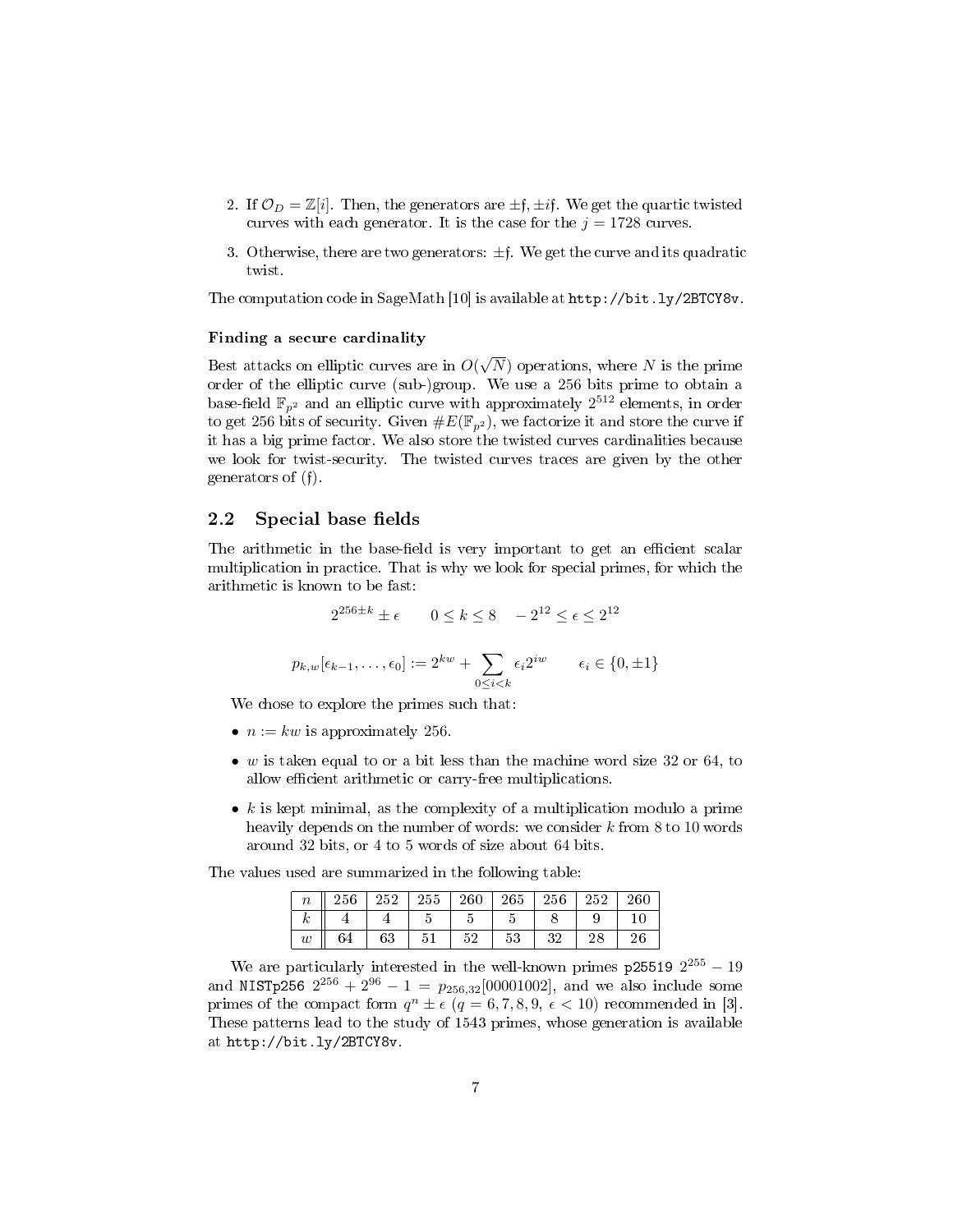## 2.3 Search results

Among theses families of curves, reduced over these special primes, we get 88 curves with cofactor  $\langle 2^8, 1 \rangle$  we encode  $\epsilon_i \in \{0, \pm 1\}$  as an integer mod 3, so that 2 represents −1. The following tables list all possible GLV4-curves for the explored primes. The cofactor of the curve is given in column labelled h, and column $\operatorname{\textbf{TS}}$  indicates whether the twist is secure.

| ${\rm Prime}$           | $\overline{\text{C}}$ urve | h                | TS |
|-------------------------|----------------------------|------------------|----|
| $p_{8,32}$ [22121212]   | $E_{2,13,5/18}$            | $\overline{1}8$  | no |
| $p_{9,28}[2012101]$     | $E_{2,29,1820/9801}$       | 8                | no |
| $p_{9,28}$ [20002122]   | $E_{2,5,1/2}$              | $\overline{2}$   | no |
| $p_{9,28}[12001102]$    | $E_{2,5,1/2}$              | $\overline{2}$   | no |
| $p_{9,28}[12010221]$    | $E_{7,13,1/3}$             | 133              | no |
| $p_{9,28}[201000211]$   | $E_{3,5,1}$                | 12               | no |
| $p_{9,28}[201000211]$   | $E_{3,5,11/25}$            | 12               | no |
| $p_{9,28}[100221021]$   | $E_{7,61,5/39}$            | $\overline{7}$   | no |
| $p_{9,28}[110122201]$   | $E_{2,3,7/12}$             | 18               | no |
| $p_{9,28}[110122201]$   | $E_{2,5,161/360}$          | 18               | no |
| $p_{10,26}[2120112]$    | $E_{2,37,145/882}$         | 158              | no |
| $p_{10,26}[22020001]$   | $E_{3,89,53/500}$          | 177              | no |
| $p_{10,26}[20011222]$   | $E_{7,13,1/3}$             | 47               | no |
| $p_{10,26}[21211102]$   | $E_{7,61,5/39}$            | 25               | no |
| $p_{10,26}[12102112]$   | $E_{3,5,1}$                | 36               | no |
| $p_{10,26}[12102112]$   | $E_{3,5,11/25}$            | 36               | no |
| $p_{10,26}[10012011]$   | $E_{2,5,161/360}$          | 34               | no |
| $p_{10,26}[201112011]$  | $E_{7,13,1/3}$             | 252              | no |
| $p_{10,26}[212121001]$  | $E_{2,3,7/12}$             | 18               | no |
| $p_{10,26}[210002212]$  | $E_{7,13,1/3}$             | 28               | no |
| $p_{10,26}[211010022]$  | $E_{2,37,145/882}$         | $\overline{2}$   | no |
| $p_{10,26}[121111012]$  | $E_{3,17,1/4}$             | 147              | no |
| $p_{10,26}[100110211]$  | $E_{2,3,7/12}$             | 18               | no |
| $p_{10,26}[101200201]$  | $E_{3,17,1/4}$             | 27               | no |
| $p_{10,26}[111202212]$  | $E_{2,13,5/18}$            | 14               | no |
| $p_{10,26}[2221210212]$ | $E_{2,37,145/882}$         | 98               | no |
| $p_{10,26}[2000220102]$ | $E_{7,5,1}$                | $\boldsymbol{9}$ | no |
| $p_{10,26}[2001212212]$ | $E_{7,5,1}$                | 189              | no |
| $p_{10,26}[2012002102]$ | $E_{3,17,1/4}$             | 132              | no |
| $p_{10,26}[2121211122]$ | $E_{2,29,1820/9801}$       | 8                | no |
| $p_{10,26}[1202222101]$ | $E_{2,3,7/12}$             | 18               | no |
| $p_{10,26}[1012100212]$ | $E_{2,13,5/18}$            | 126              | no |
| $p_{10,26}[1012101001]$ | $E_{3,5,1}$                | 12               | no |
| $p_{10,26}[1012101001]$ | $E_{3,5,11/25}$            | 12               | no |
| $p_{10,26}[1010120022]$ | $E_{2,5,4/9}$              | 56               | no |
| $p_{10,26}[1122121111]$ | $E_{2,3,7/12}$             | 18               | no |
| $p_{10,26}[1110020002]$ | $E_{2,5,1/2}$              | $\overline{2}$   | no |
| $p_{10,26}[1110020002]$ | $E_{2,29,1820/9801}$       | 248              | no |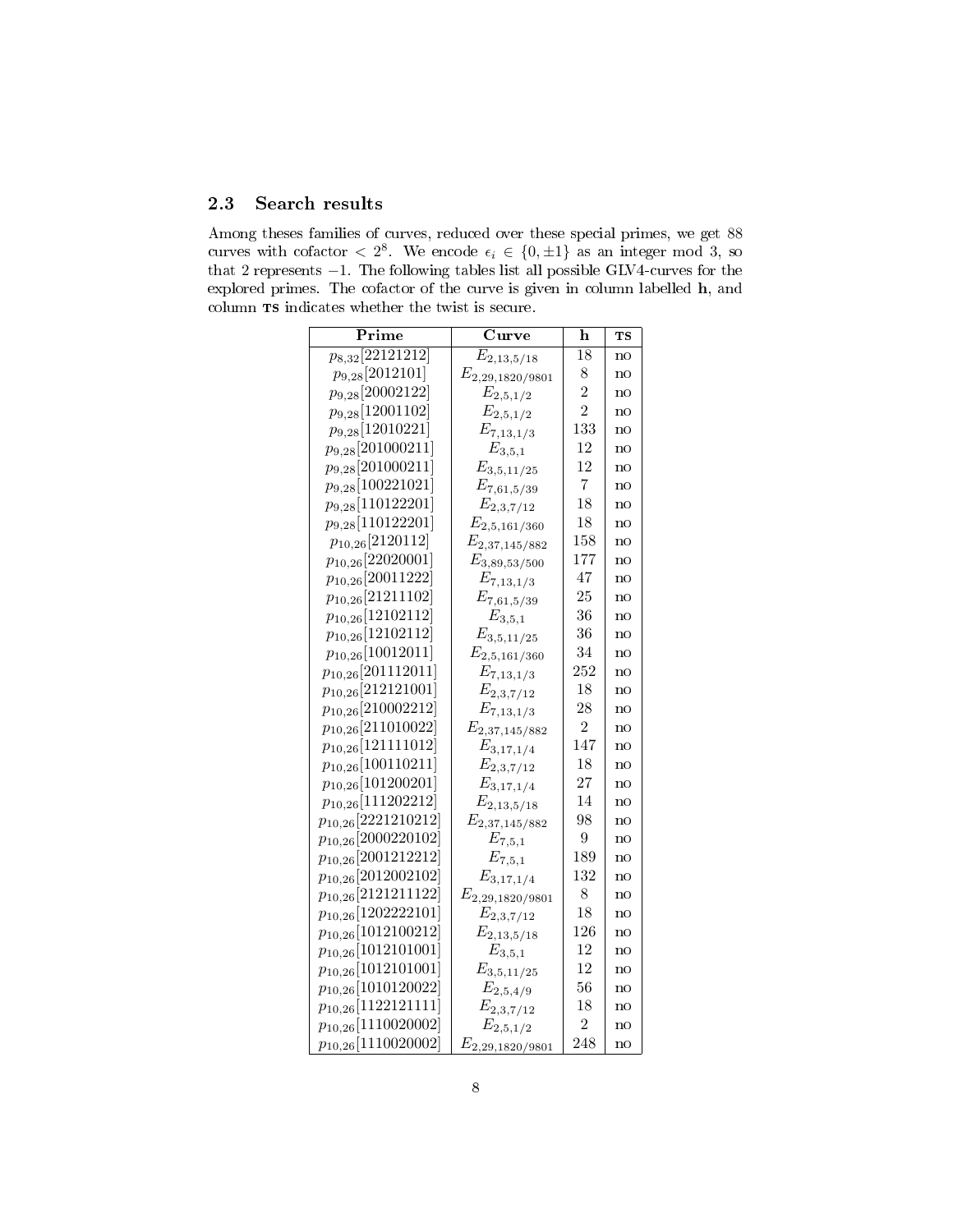| $\overline{\text{Prime}}$ | <b>Curve</b>                     | h              | <b>TS</b>    | $\overline{\mathrm{Prime}}$          | $\overline{\mathbf{C}}$ urve     | $\mathbf h$    | TS  |
|---------------------------|----------------------------------|----------------|--------------|--------------------------------------|----------------------------------|----------------|-----|
| $\overline{2^{256}+30}03$ | $E_{2,37,\frac{145}{882}}$       | 86             | no           | $\overline{2^{261}-1251}$            | $\mathrm{E}_{3,41,\frac{5}{32}}$ | 3              | yes |
| $2^{256} \div 3003$       | $E_{2,37,\frac{145}{882}}$       | 86             | no           | $2^{261}-1629\,$                     | $\mathcal{E}_{3,5,1}$            | 12             | no  |
| $2^{257}+155\,$           | $E_{2,13,\frac{5}{18}}$          | 34             | no           | $2^{261}-1629\,$                     | $E_{3,5,\frac{11}{25}}$          | 12             | no  |
| $2^{257}+3981\,$          | $E_{2,2,\frac{70}{99}}$          | 124            | $\mathbf{n}$ | $2^{251}-1339\,$                     | $E_{2,29,\frac{1820}{9801}}$     | 4              | no  |
| $\mathbf{2^{255}-19}$     | $\mathrm{E}_{2,2,\frac{70}{99}}$ | $\bf{4}$       | no           | $2^{251}+3879\,$                     | $E_{3,89,\frac{53}{500}}$        | 12             | no  |
| $\mathbf{2^{258}+529}$    | $\mathbf{E}_{7,5,1}$             | 9              | yes          | $2^{262}-71\,$                       | $E_{3,17,\frac{1}{4}}$           | 12             | no  |
| $2^{258}+2467\,$          | $E_{3,41,\frac{5}{32}}$          | 9              | no           | $\ensuremath{2^{262}}\xspace + 3205$ | $E_{3,2,\frac{1}{2}}$            | 24             | no  |
| $2^{258}+2973\,$          | $E_{2,2,\frac{70}{99}}$          | 4              | no           | $\mathbf{2}^{262} + 3243$            | $E_{2,2,\frac{70}{99}}$          | 172            | no  |
| $2^{258}+2973\,$          | $E_{2,29,\frac{1820}{9801}}$     | 188            | no           | $2^{263}+2169\,$                     | $E_{2,5,\frac{161}{360}}$        | 34             | no  |
| $2^{258}+3397\,$          | $E_{2,3,\frac{7}{12}}$           | $\overline{2}$ | no           | $2^{263}-3097\,$                     | $E_{2,37,\frac{145}{882}}$       | $\overline{2}$ | no  |
| $2^{254}-1427\,$          | $E_{2,29,\frac{1820}{9801}}$     | 4              | $\mathbf{n}$ | $2^{263}+3725\,$                     | $E_{2,5,\frac{161}{360}}$        | $\overline{2}$ | no  |
| $2^{254}+2913\,$          | $E_{2,5,\frac{161}{360}}$        | $\overline{2}$ | no           | $\mathbf{2}^{263} + 3933$            | $E_{3,89,\frac{53}{500}}$        | 12             | no  |
| $2^{254}-3897\,$          | $E_{7,13,\frac{1}{3}}$           | 63             | no           | $2^{249}-75\,$                       | $E_{2,3,\frac{7}{12}}$           | $\overline{2}$ | no  |
| $2^{\mathbf{259}}-2605$   | $E_{2,5,\frac12}$                | 54             | no           | $2^{249}-75\,$                       | $E_{2,5,\frac{161}{360}}$        | $\overline{2}$ | no  |
| $2^{259}+3111\,$          | $E_{3,89,\frac{53}{500}}$        | 12             | no           | $2^{249}-1959\,$                     | $E_{3,89,\frac{53}{500}}$        | 12             | no  |
| $2^{259}+3279\,$          | $E_{2,5,\frac12}$                | 14             | no           | $2^{249} - 2109\,$                   | $E_{2,13,\frac{5}{18}}$          | 22             | no  |
| $2^{260}-995\,$           | $E_{2,3,\frac{7}{12}}$           | $\overline{2}$ | no           | $2^{264}+841\,$                      | $E_{3,89,\frac{53}{500}}$        | 36             | no  |
| $2^{260}-2147\,$          | $E_{2,3,\frac{7}{12}}$           | 34             | $\mathbf{n}$ | $2^{264} - 1257\,$                   | $E_{2,29,\frac{1820}{9801}}$     | 8              | no  |
| $\mathbf{2}^{260} + 2983$ | $E_{2,13,\frac{5}{18}}$          | 98             | no           | $2^{264} - 3113$                     | $\mathbf{E}_{7,13,\frac{1}{3}}$  | $\mathbf 1$    | no  |
| $2^{260}-3995\,$          | $E_{2,2,\frac{70}{99}}$          | 36             | no           | $2^{264}-3695\,$                     | $E_{2,3,\frac{7}{12}}$           | 18             | no  |
| $2^{260}-3995\,$          | $E_{2,29,\frac{1820}{9801}}$     | 4              | no           | $2^{248}+483\,$                      | $E_{2,13,\frac{5}{18}}$          | 22             | no  |
| $2^{252}+421\,$           | $E_{2,3,\frac{7}{12}}$           | $\overline{2}$ | no           | $2^{248} + 1527\,$                   | $\mathcal{E}_{7,5,1}$            | 9              | no  |
| $2^{252}-749\,$           | $E_{2,5,\frac{1}{2}}$            | 18             | $\mathbf{n}$ | $7^{98} - 2$                         | $E_{7,13,\frac{1}{3}}$           | 76             | no  |
| $2^{252}-3609\,$          | $E_{2,5,\frac{4}{9}}$            | 56             | no           | $2^{292}+13\,$                       | $E_{2,3,\frac{7}{12}}$           | $\overline{2}$ | no  |
| $\mathbf{2}^{252} + 4093$ | $E_{3,17,\frac{1}{4}}$           | 3              | no           | $2^{320}+27\,$                       | $E_{2,5,\frac{1}{2}}$            | 54             | no  |

Certain curves have some good properties:

- One curve has prime order N of 528 bits for  $p = 2^{264} 3113$ :
	- $N = 87869410049671804351768330228241833181048771841834309$

Its twist is unfortunately not secure.

- Two curves are secure and twist-secure (both orders have cofactor  $\langle 2^8 \rangle$ :
	- $E_{7,5,1}$  for  $p = 2^{258} + 529$ . Its cofactor is 9 and its twist is prime.
	- $-E_{3,41,5/32}$  for  $p = 2^{261} 1251$ . Its cofactor is 3 and its twist  $5^2$ .
- Curves with special primes known to have a fast arithmetic: three curves defined over the primes  $7^{98} - 2$ ,  $2^{292} + 13$ ,  $2^{320} + 27$ , and the curve presented in the following section, for  $p = 2^{255} - 19$ .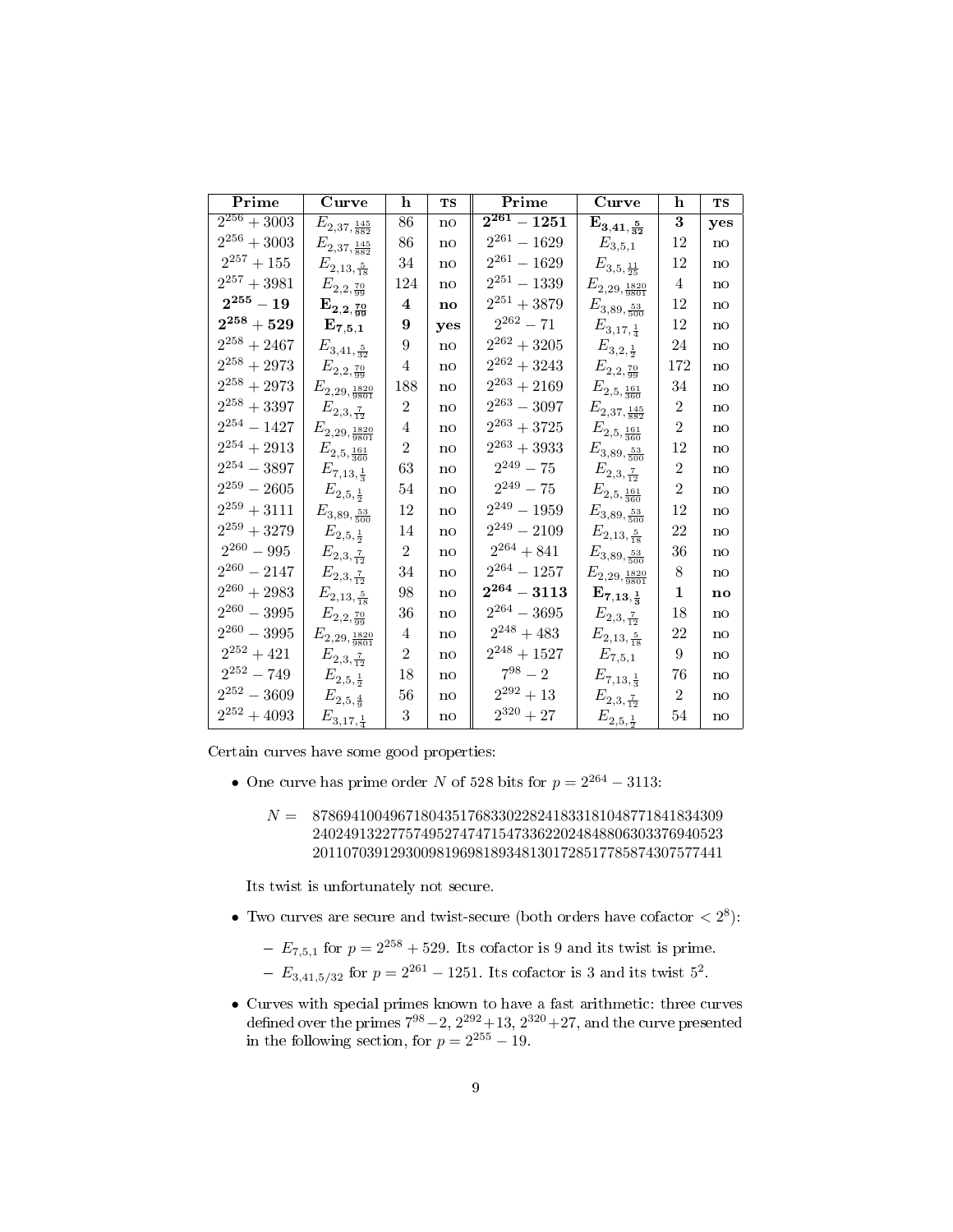## 3 The  $4\mathbb{Q}^t$ Ed curve

We obtain a four-dimensional GLV curve with  $p = 2^{255} - 19$ . The curve comes from the reduction of the Q-curve  $E_{2,2,70/99}$ :

$$
E(\mathbb{F}_{p^2}): y^2 = x^3 + \left(-30 + \frac{140}{11} \cdot \sqrt{2}\right) x + \left(56 - \frac{560}{11} \cdot \sqrt{2}\right)
$$

This curve is not twist-secure, but we chose to favour efficient base field arithmetic and group law rather than twist-security; in particular, the base field arithmetic implementation can rely on the same implementation than for curve Ed25519, providing extra concision for two levels of security. Moreover, most cryptographic schemes do not depend on twist-security; still, the twist of this curve has a cardinality divisible by two primes of size above 200 bits, and the curve itself has a minimal cofactor of only 4.

## 3.1 High security

The cardinality  $\#E(\mathbb{F}_{n^2})$  factorizes in  $4 \cdot N$  with N prime of 508 bits:

$$
\#E(\mathbb{F}_{p^2}) = 4 \cdot N
$$

## $N = 837987995621412318723376562387865382967460363787024$ 586107722590232610251879073047955441365222409345448 472682727742170061679779878946355915266474990239807

It means that we get 254 bits of security, and we can use the twisted Edwards model to get a more efficient group law. To our knowledge, no public fourdimensional GLV curve has been proposed with 256 bits of security.

## 3.2 Twisted Edwards form

Our curve can be represented in twisted Edwards form. We follow [\[9\]](#page-13-0) to get the new representation of the curve.

## 3.2.1 From Weierstrass to twisted Edwards form

A twisted Edwards form of our curve is

$$
E_{a,d}^{\text{te}}: \underbrace{(12+2B_M)}_{a} x^2 + y^2 = 1 + \underbrace{(12-2B_M)}_{d} x^2 y^2
$$

where  $B_M = \sqrt{2C_{2,\Delta}(s)}$  and  $C_{2,\Delta}(s) = 9 + 9s$ √ ∆. The isomorphisms between the two representations of the curve is given by:

$$
E \longrightarrow E_{a,d}^{\text{te}}
$$
  
\n
$$
(x, y) \longrightarrow \left(\frac{x-4}{y}, \frac{x-4-B_M}{x-4+B_M}\right)
$$
  
\n
$$
E_{a,d}^{\text{te}} \longrightarrow E
$$
  
\n
$$
(x, y) \longrightarrow \left(4 - B_M \frac{1+y}{y-1}, -B_M \frac{1+y}{x(y-1)}\right)
$$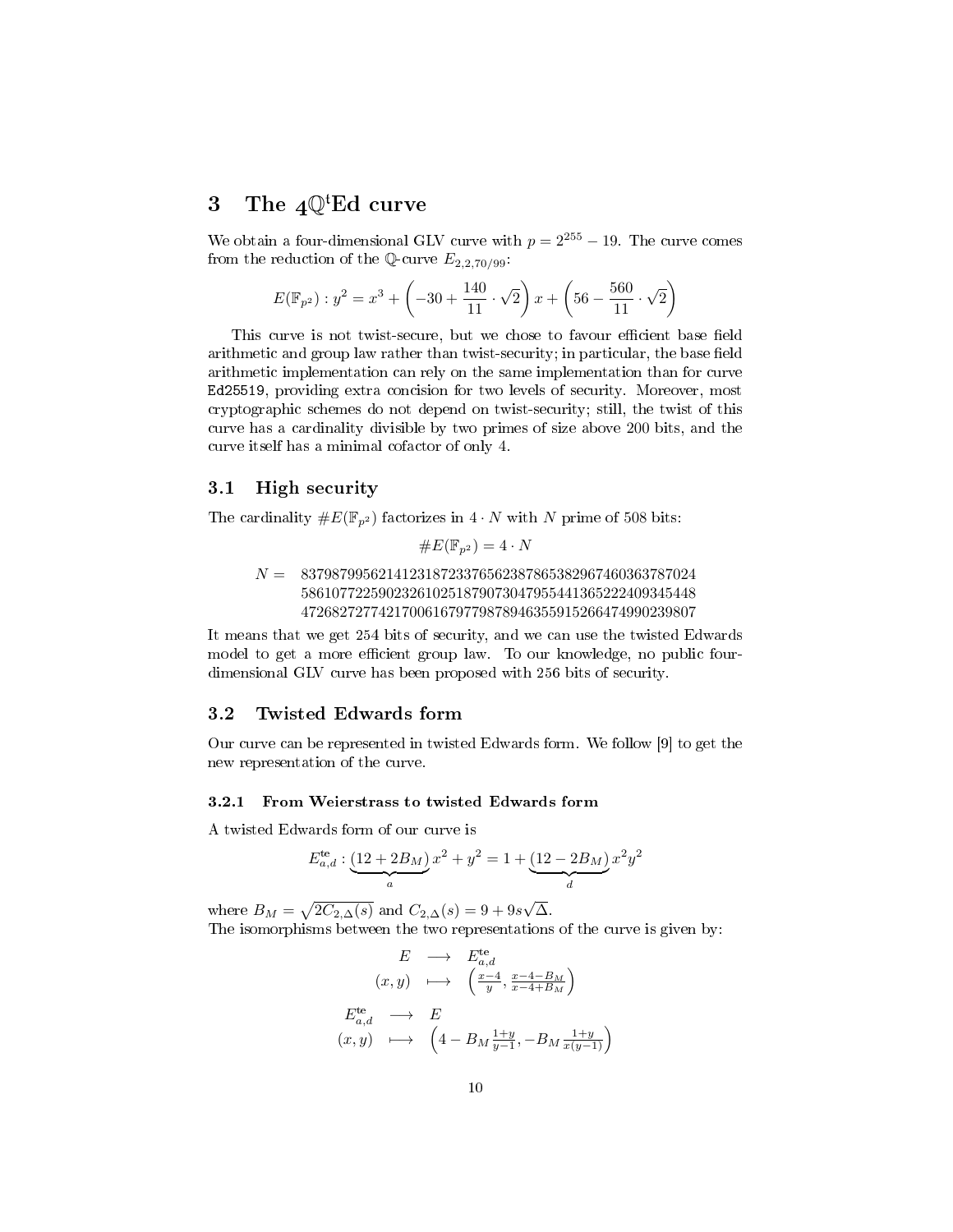#### 3.2.2 An efficient twisted Edwards form

The efficient twisted Edwards form is given by

$$
E_{a',d'}^{\text{te}} : \sqrt{2} \cdot x^2 + y^2 = 1 + d'x^2y^2
$$

where

$$
a'=\sqrt{2}
$$

 $d'{=}3573088016646614954480418932420406244859581372259686051269315845535794557597\cdot \sqrt{2}$ 

 $+3473749962157088117213622815292986398536428998352053700108297286112825423766$ 

The maps between the Weierstrass and the efficient twisted Edwards form are given by:

$$
E \longrightarrow E_{a',d'}^{\text{te}} \qquad (x,y) \longrightarrow \left( \sqrt{\frac{a}{a'}} \frac{x-4}{y}, \frac{x-4-B_M}{x-4+B_M} \right)
$$
\n
$$
E_{a',d'}^{\text{te}} \longrightarrow E
$$
\n
$$
(x,y) \longrightarrow \left( 4 - B_M \frac{1+y}{y-1}, -B_M \frac{1+y}{\sqrt{a'/ax}(y-1)} \right)
$$

As explained in [\[2\]](#page-12-5), each pair  $(a', d')$  such as  $\frac{d'}{a'} = \frac{d}{a}$  give two isomorphic curves  $E_{a,d}^{\text{te}}$  and  $E_{a',d'}^{\text{te}}$ , and the maps between them are given by:

$$
E_{a,d}^{\text{te}} \longrightarrow E_{a',d'}^{\text{te}} (x,y) \longmapsto (\sqrt{a/a'}x, y) E_{a',d'}^{\text{te}} \longrightarrow E_{a,d}^{\text{te}} (x,y) \longmapsto (\sqrt{a'/ax}, y)
$$

In order to get an efficient group law, we choose  $a'$  of minimum size. Unfortunately, all isomorphic curves to our curve are bound to non-square  $a$ 's, therefore we fix  $a' = \sqrt{2}$ . We stress that multiplication by a' is completely straightforward, resorting to a swap and a multiplication by 2. We deduce  $d' = a'd/a$ :

 $d'{=}3573088016646614954480418932420406244859581372259686051269315845535794557597\cdot \sqrt{2}$ 

+3473749962157088117213622815292986398536428998352053700108297286112825423766

## 3.3 A well-known base field arithmetic

Our curve is defined over  $\mathbb{F}_{p^2}$  where  $p = 2^{255} - 19$  is the Curve25519 prime. The prime field  $\mathbb{F}_p$  is intensively used in practice, and has a fast implementation, given by Daniel J. Bernstein. See [\[1\]](#page-12-6) for details.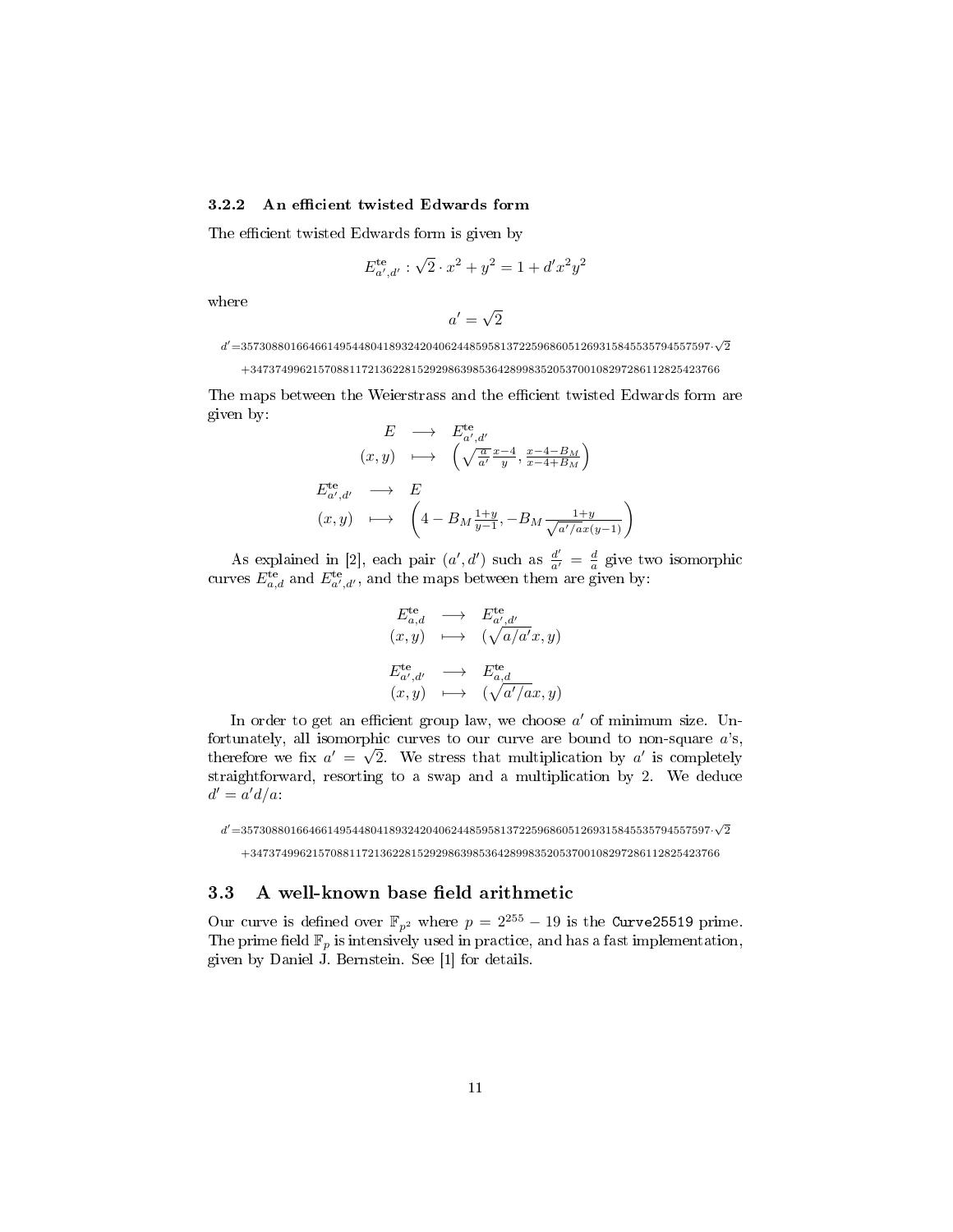## 3.4 Computing the endomorphisms

## Computing  $\psi$

As a Q-curve of degree 2, E is endowed with an endomorphism  $\psi = [\sqrt{2}]$  of a subgroup of  $E(\mathbb{F}_{p^2})$ :

$$
\psi: (x,y) \mapsto \left( \left(-\frac{x}{2} - \frac{C_{2,2}(70/99)}{x-4}\right)^p, \left(\frac{y}{\sqrt{-2}}\left(\frac{-1}{2} + \frac{C_{2,2}(70/99)}{(x-4)^2}\right)\right)^p \right)
$$

Choosing

√ −2=19681161376707505956807079304988542015446066515923890162744021073123829784752· √ 2

 $\psi$  acts as [ $\lambda$ ] with

 $\lambda =$ 3506297578596165759345628933926506463904106805826089265978646 6960308360374607013470707020131196354707775231872550763080227 1381792284325778231258805621048 mod N

and evaluating this endomorphism costs 2 inversions, 10 multiplications and 14 additions in  $\mathbb{F}_{p^2}$ .

## Computing Ψ

The curve has also a second endomorphism  $\Psi = [\sqrt{-22}]$  because of its endomorphism phism ring  $\mathbb{Z}[\sqrt{-22}]$ . We compute it in SageMath [\[10\]](#page-13-1) with the Stark algorithm [\[8,](#page-13-2) page 157] The resulting expression is a rational fraction of polynomials of degree 22 and 21, which is too expensive. Since on  $E(\mathbb{F}_p)$  we have an endodegree 22 and 21, which is too expensive. Since on  $E(\mathbb{F}_{p^2})$  we have an endomorphism  $\sqrt{2}$ , we can compute another endomorphism,  $[\sqrt{-11}]$  which is much less expensive. As suggested by Aurore Guillevic, we use a similar method as for the construction of  $\psi$ :

• The division polynomial  $P_{11}$  generates the 11-torsion group

$$
E[11] \simeq \mathbb{Z}/11\mathbb{Z} \times \mathbb{Z}/11\mathbb{Z}
$$

of order 121. This polynomial is of degree  $(11<sup>2</sup> - 1)/2 = 60$  and factorizes over  $\mathbb{F}_{p^2}$  in two polynomials of degree 5 and 55. The first irreducible factor of  $P_{11}$  generates a subgroup G of order 11 of  $E[11]$ .

- We use the Vélu's formulas to get the 11-isogeny  $f: E \longrightarrow E/G$ .
- The curve  $E/G$  is isomorphic to  ${}^{(p)}E$ . We denote  $g: E/G \longrightarrow {}^{(p)}E$  this isomorphism. It has the form  $(x, y) \mapsto (u^2x, u^3y)$  where  $u = \sqrt[4]{A_{E/G}/A_E} =$  $\sqrt[6]{B_{E/G}/B_{E}}$ .
- Finally, we use the Frobenius  $\pi_p$ :  $^{(p)}E \longrightarrow E$  to get the endomorphism

$$
[\sqrt{-11}] = \pi_p \circ g \circ f
$$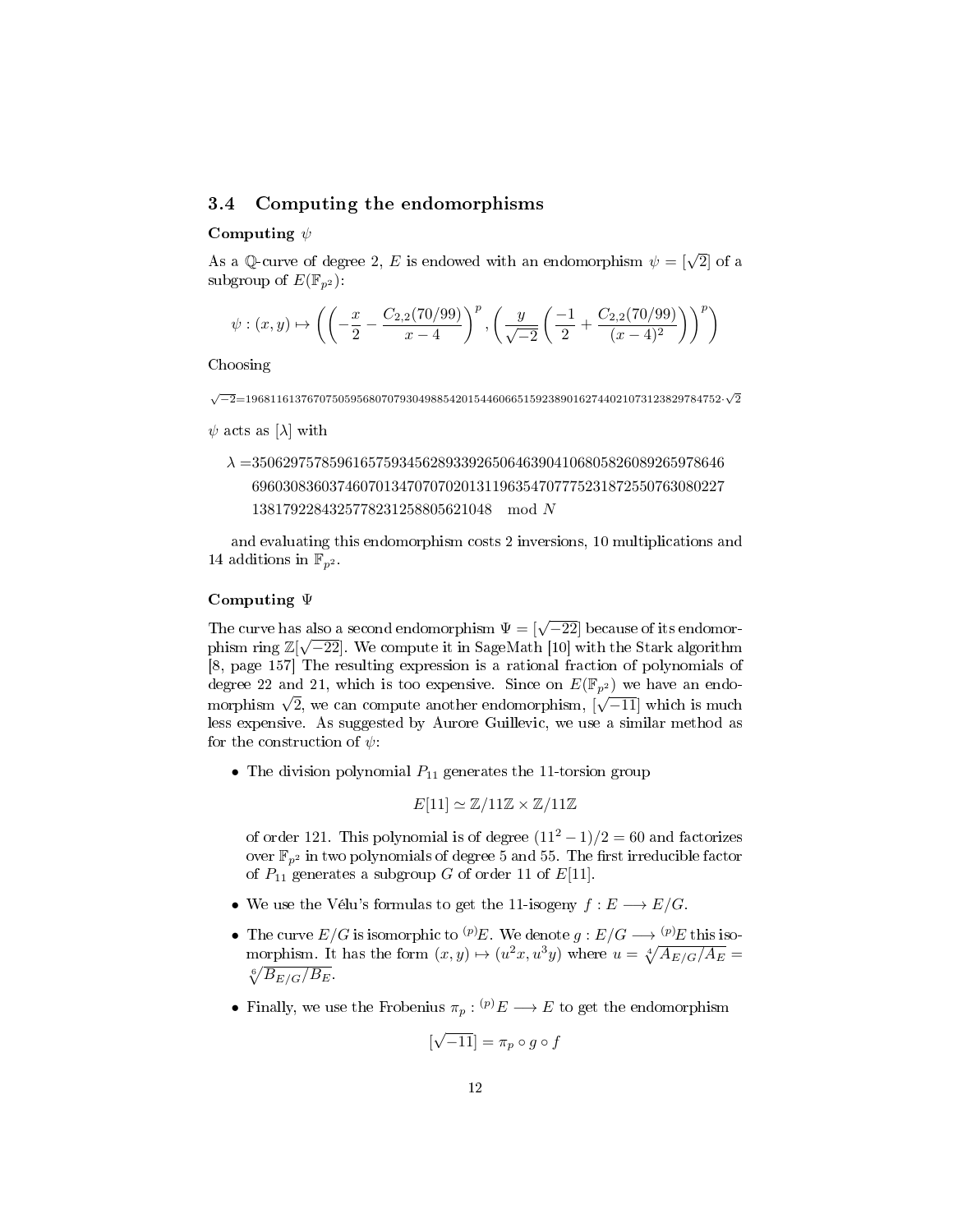This second endomorphism acts as  $[\mu]$  where

 $\mu = 686246467133965114535845324701724742860090894377617$ 498271263771018744928543579046480086807222028697558 756550712915407298895104196897923792276170496367948 mod N

and its evaluation costs 1 inversion, 42 multiplications and 33 additions in  $\mathbb{F}_{n^2}$ . Its complete expression is given in Appendix [A.](#page-14-0)

## Conclusion

We computed the Smith method in SageMath  $[10]$  in order to find curves with high security, combined with a four-dimensional GLV. After searching over some interesting primes, we found couples of curves that can be used in practice. Among them, one seems to be very efficient:  $4\mathbb{Q}^t$ Ed. We describe its endomorphisms used for the four-dimensional GLV method, and express its twisted Edwards form.

## References

- <span id="page-12-6"></span>[1] Daniel J. Bernstein. Curve25519: New Diffie-Hellman speed records. In Moti Yung, Yevgeniy Dodis, Aggelos Kiayias, and Tal Malkin, editors,  $PKC 2006$ , volume 3958 of  $LNCS$ , pages 207-228. Springer, Heidelberg, April 2006.
- <span id="page-12-5"></span>[2] Daniel J. Bernstein, Peter Birkner, Marc Joye, Tanja Lange, and Christiane Peters. Twisted edwards curves. Cryptology ePrint Archive, Report 2008/013, 2008. [http://eprint.iacr.org/2008/013.](http://eprint.iacr.org/2008/013)
- <span id="page-12-4"></span>[3] D. R. L. Brown. ECC mod  $8^{91} + 5$ . January 2018.
- <span id="page-12-3"></span>[4] Henri Cohen. A Course in Computational Algebraic Number Theory. Springer-Verlag New York, Inc., New York, NY, USA, 1993.
- <span id="page-12-0"></span>[5] Craig Costello and Patrick Longa. FourQ: Four-dimensional decompositions on a Q-curve over the Mersenne prime. In Tetsu Iwata and Jung Hee Cheon, editors, *ASIACRYPT 2015, Part I*, volume 9452 of *LNCS*, pages 214235. Springer, Heidelberg, November / December 2015.
- <span id="page-12-1"></span>[6] Robert P. Gallant, Robert J. Lambert, and Scott A. Vanstone. Faster point multiplication on elliptic curves with efficient endomorphisms. In Joe Kilian, editor,  $CRYPTO$  2001, volume 2139 of LNCS, pages 190-200. Springer, Heidelberg, August 2001.
- <span id="page-12-2"></span>[7] Y. Hasegawa. Q-curves over quadratic fields. Manuscripta mathematica, vol. 94, pages 347–364, Dec 1997.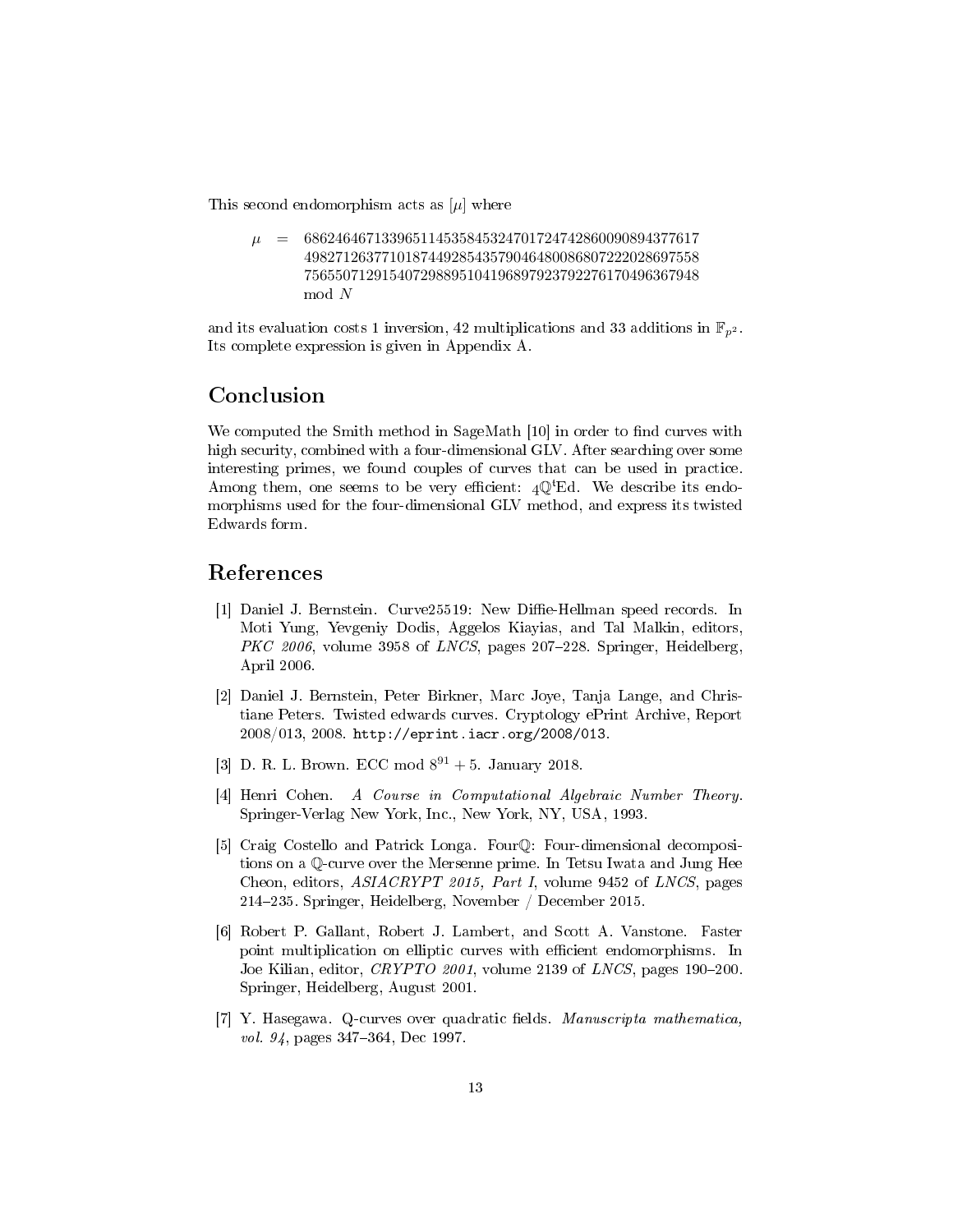- <span id="page-13-2"></span>[8] Z. Kuijk. Modular functions of one variable I. Springer Berlin Heidelberg, 1973.
- <span id="page-13-0"></span>[9] Benjamin Smith. The Q-curve construction for endomorphism-accelerated elliptic curves. Journal of Cryptology,  $29(4):806-832$ , October 2016.
- <span id="page-13-1"></span>[10] The Sage Developers. SageMath, the Sage Mathematics Software System. http://www.sagemath.org.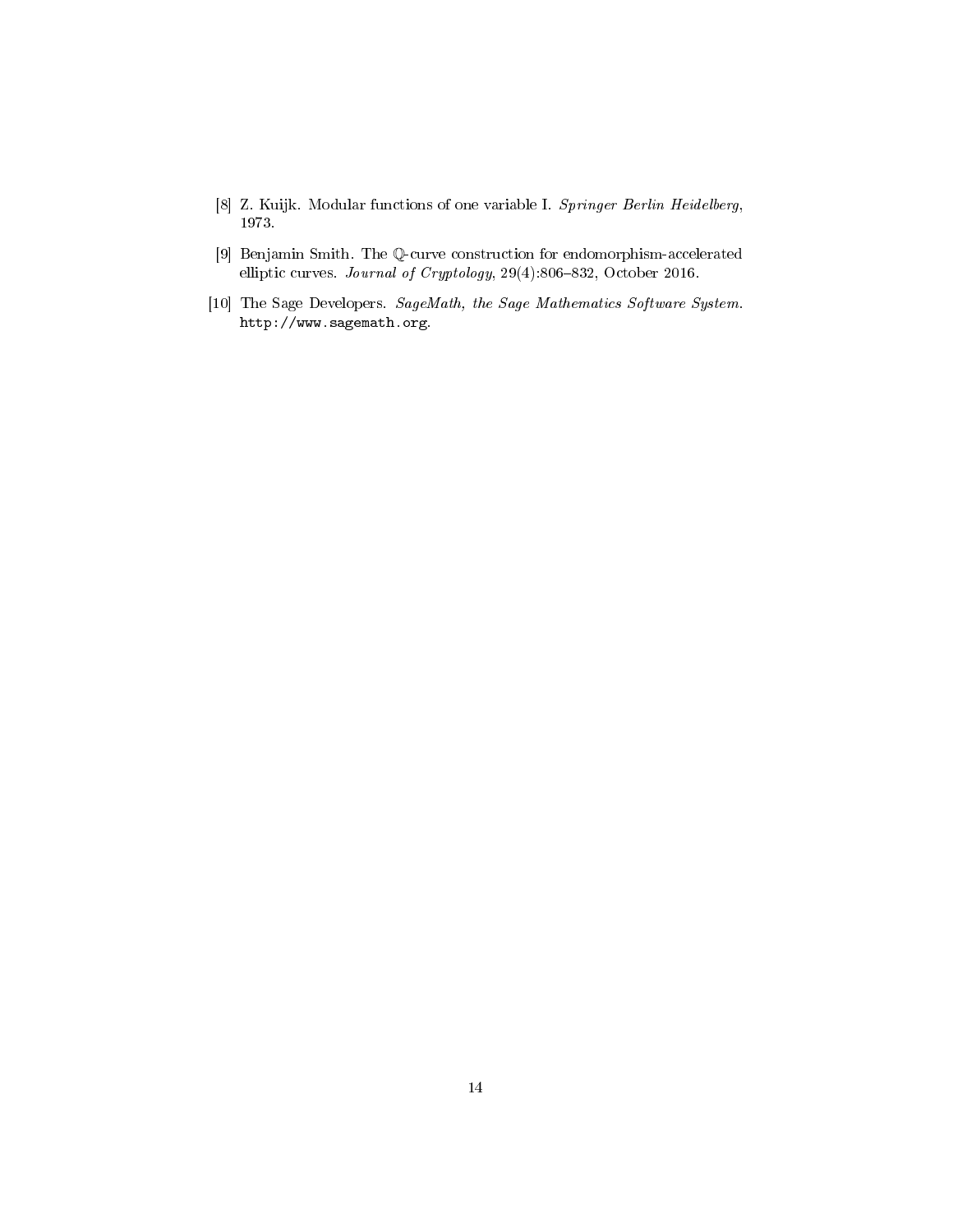# <span id="page-14-0"></span>A Computing  $\sqrt{-11}$

$$
[\sqrt{-11}] = \pi_p \circ g \circ f
$$

where

$$
\pi_p(a+b\cdot\sqrt{2},c+d\cdot\sqrt{2}) = (a-b\cdot\sqrt{2},c-d\cdot\sqrt{2})
$$

$$
g(x,y) = (u^2x, u^3y)
$$

with:

 $u{=}17048639620362878853615386438258801088262380274051614841274467045891723895160\cdots\sqrt{2}$ 

$$
f(x,y) = \left(\frac{p_1(x)q_5(x)r_5(x)}{v_5(x)^2}, y \cdot \frac{s_5(x)t_5(x)u_5(x)}{v_5(x)^3}\right)
$$

 $p_1(x) = p_0 + x$  with

 $\overline{p}_0$  =38275801280003584244414328566062472603812973029016836004751458613804085439085  $\cdot$   $\sqrt{2}$  $+ 898578218329846369454066874754356751789769322511291129458116214933309266486$ 

$$
q_5(x) = x^5 + \sum_{i=0}^4 q_i x^i
$$
 with

- $\begin{aligned} q_4=& 20836077483202599229642265035805532028066799526144631562081474462199808839091\cdot\sqrt{2}\end{aligned}$  $+\ 19984852802444363430649121922706769540233406465891809506690680709173110297255$
- $\begin{aligned} q_3 = & 46942396086131417481305513893594603539418111478284570080947424796068765736948 \cdot \sqrt{2} \end{aligned}$  $+\ 11662962956071875238053825824181586612879966232442490682652842449826014511944$
- $\begin{aligned} q_2=& 28070927367604263208812040216032297786391720385463092545266114816746189412848\cdot\sqrt{2} \end{aligned}$ + 45023418001293663479768936177038537939769079345761359735792261148001281245690
- $q_{1} = \! 21336635906730707225613666810331945227179080217308680697354158436447272061478\cdot \sqrt{2}$  $+\ 40806047395922549355245800854321397130530154061717740407736765302551301799534$
- $q_0 =$ 49645866484416460979311626652818635183385616538855988674227466155518658694358  $\cdot$   $\sqrt{2}$  $+\ 13943022910141592953045356728268013562274454864252820449362394557945024453391$

$$
r_5(x) = x^5 + \sum_{i=0}^4 r_i x^i
$$
 with

- $r_{4}$  =56680210474110011949514391406819903221390212110479096472624650931909235361756  $\cdot$   $\sqrt{2}$  $+\ 37012613597883887911682303706882827634611816544417181383579995079850145256208$
- $r_{3}$  =8208669343569473918303359687864149687232450536144631271808465509225973954234  $\cdot$   $\sqrt{2}$ + 797615358534484479551333341886157358873753379140782471243873583964797200562
- $r_2 =$ 49231339724014934873699263883118506136612936073664341567736653812211497697503  $\cdot$   $\sqrt{2}$  $+\ 341704645865841901083250011290930317215890779482717533165751213695487824486$
- $r_1 =$ 48519087285741807468788663910008161223445066722226919647066440802719296211489  $\cdot$   $\sqrt{2}$ + 2054861017456370915625036542761178630216191658490998509405064877452678347259
- $r_0 =$ 18069026743071610882866223930374191865741365027175038468355958241797621031056  $\cdot$   $\sqrt{2}$  $+\ 27713001949210587339617062138197513394403867313660943722763639518608739669703$

$$
v_5(x) = x^5 + \sum_{i=0}^4 s_i x^i
$$
 with

 $v_4 = 17 \cdot \sqrt{2}$ 

 $\displaystyle v_3$  =36842937484600607634772586139127970680585904211794724921645594911608723067225  $\displaystyle\cdot$   $\sqrt{2}$  $+ 204$